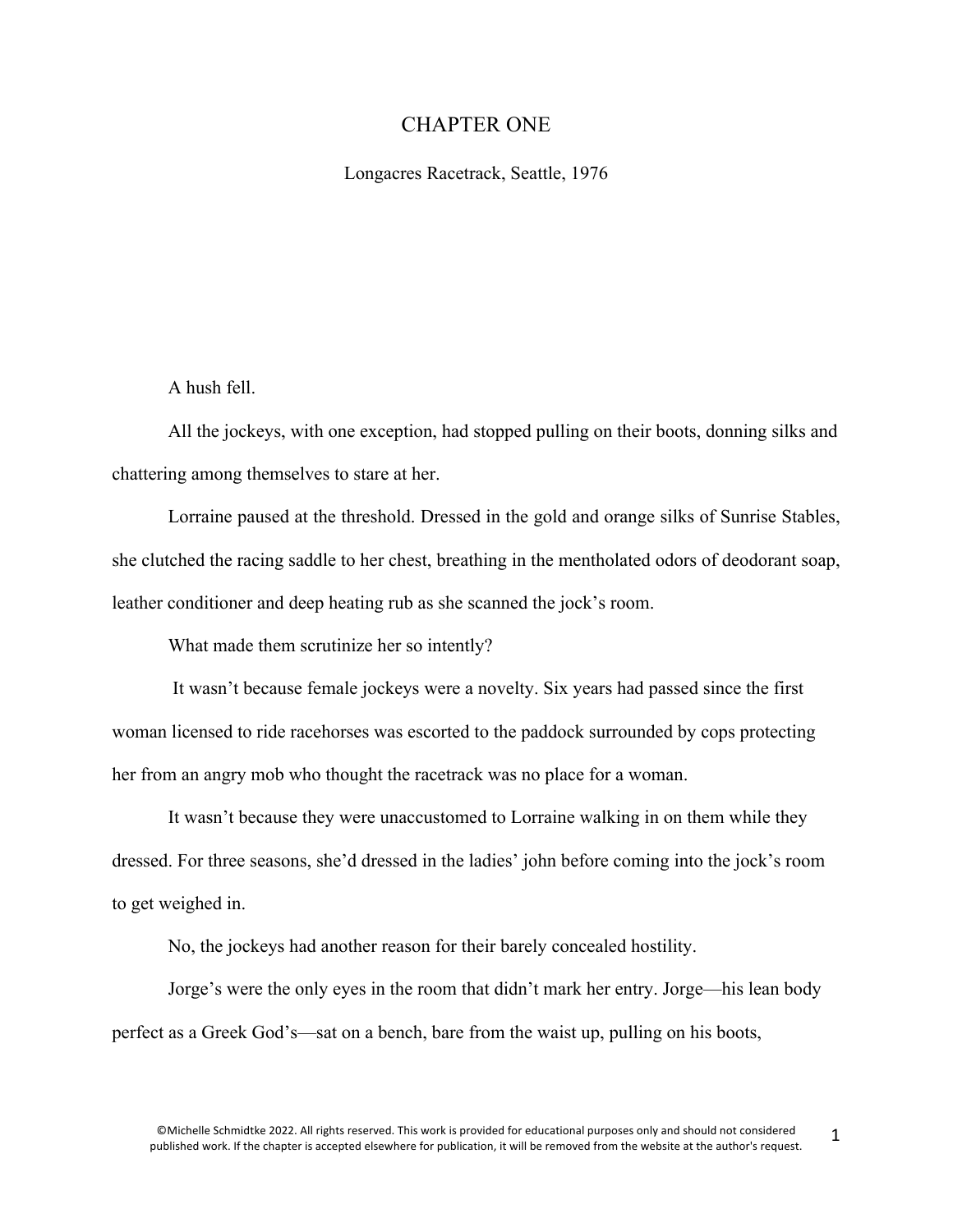studiously ignoring her. Briefly, she admired his athletic body, a body she had known intimately—until two days ago.

Two days ago, face contorted with rage, dark eyes hard as obsidian, Jorge had cornered her in a tack room. "Is it true what they're saying about you and Harrison?"

She looked away, ran a hand through her hair, wiped imaginary dirt from a saddle and tried to get around him. But he grasped her forearm so tightly, she winced.

"Lorraine?"

"Yes, but—"

"We're done." He released her and walked away without a backward glance.

So, it was over. She'd made a deal with the devil as if she'd met him at a crossroads, not at the Finish Line Lounge over drinks and later at Harrison's apartment with a view of downtown Seattle, Elliot Bay and the Space Needle. Did she have any other options? If she'd been a guy, she could have made it on merit alone. But she wasn't. She was a five-foot-nothing, curvy, redheaded gal weighing in wet at 102 pounds trying to make it in the macho, male-dominated world of horseracing. She'd worked out how a woman got to ride the top horses. You simply rode the right trainer.

She hadn't calculated how harshly they would judge her. For the past five years, she'd worked her way up like everyone else. She'd been a groom, a vet's assistant, an exercise girl, an apprentice jockey and now, a full-fledged jockey with forty-three wins under her belt, a jockey noted for her skill and courage riding rank horses no one else would touch. She'd paid her dues—goddamn it.

But nothing remains hidden on the backside for long. And her relationship with Harrison was the newest hot topic. They weren't giving her credit for her talent and grit. The assholes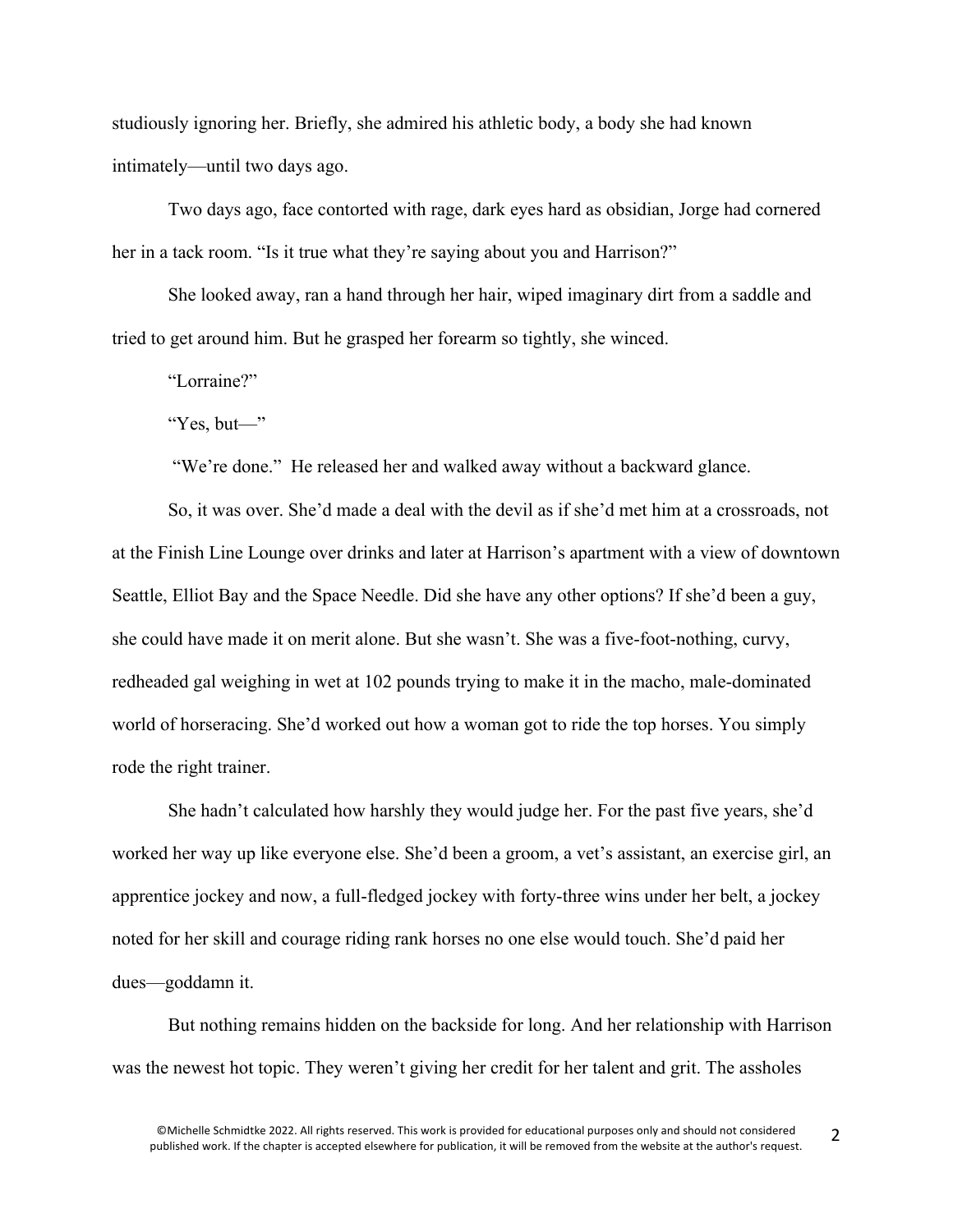were acting like the *only* thing she'd done was fuck her way to the top. So be it. After trying everything else to gain access to a higher class of racehorses, she'd resorted to the one resource that was hers alone in this male-dominated enclave, a resource that women had been using for centuries to get ahead.

There was yet another reason the tension in the room could have cut cement: this was the big one. This race, the Longacres Mile, was the most prestigious and lucrative race of the meet, and whoever won this race would be top-earning jockey of the year at Longacres racetrack. And she, Jorge and two other jockeys in the room were its most likely recipients. Jorge had held the title for two years, but this year, she wanted it—wanted it more than anything she'd ever wanted in her entire life.

She felt like she'd been kicked out of the clubhouse. Why couldn't things be different? Why had the price she'd paid to ride winners been so dear? Lorraine considered extending her hand to Jorge, saying something—anything—to get him to look at her. Instead, knowing full well he would reject any peace offering, she walked over to the scale. She had made him lose face, the worst thing you could do to a proud Hispanic male. He had every right to hate her. No, now was not a good time, not with everyone watching. Maybe sometime down the road, she could figure out a way to make it up to him.

"Good luck, Lorraine," the weight clerk said to her as she stepped onto the scale. "Ignore them. They're just being jerks."

"Thanks, Pete," she said. "It's nice to know not everyone thinks I'm a ruthless hussy." "Okay. You're weighed out. Show them what you can do."

For the first time in her three years as a jockey, Lorraine walked alone through the tunnel to the paddock. She already missed the camaraderie and friendly banter in the jock's room. And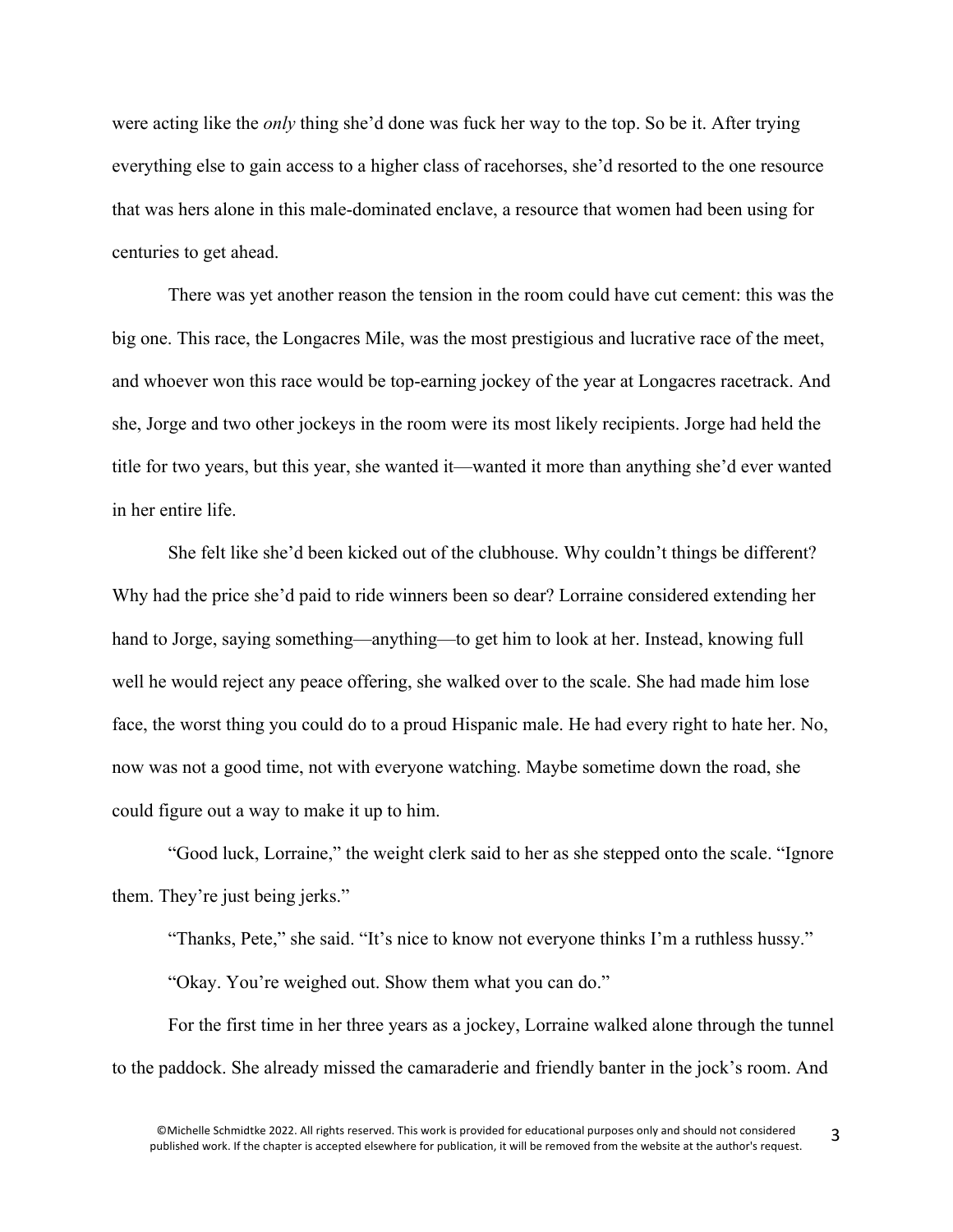she would miss hanging out with them after races at the Turf Club Café or the Long Shot Bar, where they drank low-calorie beer and ate burgers most of them would flip before going home.

Regrets were for losers. Jorge had given her a start, but in the end, he'd held her back. She would've always been living in his shadow, riding mediocre horses and winning modest purses. Harrison's barn was full of the best horses at Longacres. He had talent, she'd give him that, a knack for recognizing the potential in a horse and bringing it out. And he made good use of the Irish gift of blarney. Harrison could charm the pants off a prospective client—as he'd charmed the pants off her, at least in the beginning.

She walked into the paddock, and there he was, Satan himself with his devilish grin and insinuating eyes, waiting to give her a leg up on a big gray gelding named HiQue.

In front of all the other jockeys, owners, grooms and trainers in the paddock, Harrison boosted Lorraine onto HiQue with maximum contact on her ass. He ran the tips of his fingers up and down her leg as he told her how he wanted the race run. She wanted to slap his hand away. How dare he mark her as his territory in front of all the other jockeys! How dare he tell her how to ride a horse he knew nothing about.

Harrison might dazzle owners with his bullshit but not her, not anymore. The real Harrison was like a used car salesman, all flash and no substance. As he continued to fondle her leg, a slow flush crept up her neck like a bad case of hives. When one of the jockeys she used to drink with gave her a conspiratorial grin and winked, her cheeks turned bright red. Damn! She couldn't allow herself to get rattled before a race. It didn't help that her fair complexion announced her moods as obviously as a chameleon changing colors. She shrugged and took a deep breath. *Relax! Focus! Think only of the race ahead.*

"Remember, he's a stalker," Harrison said.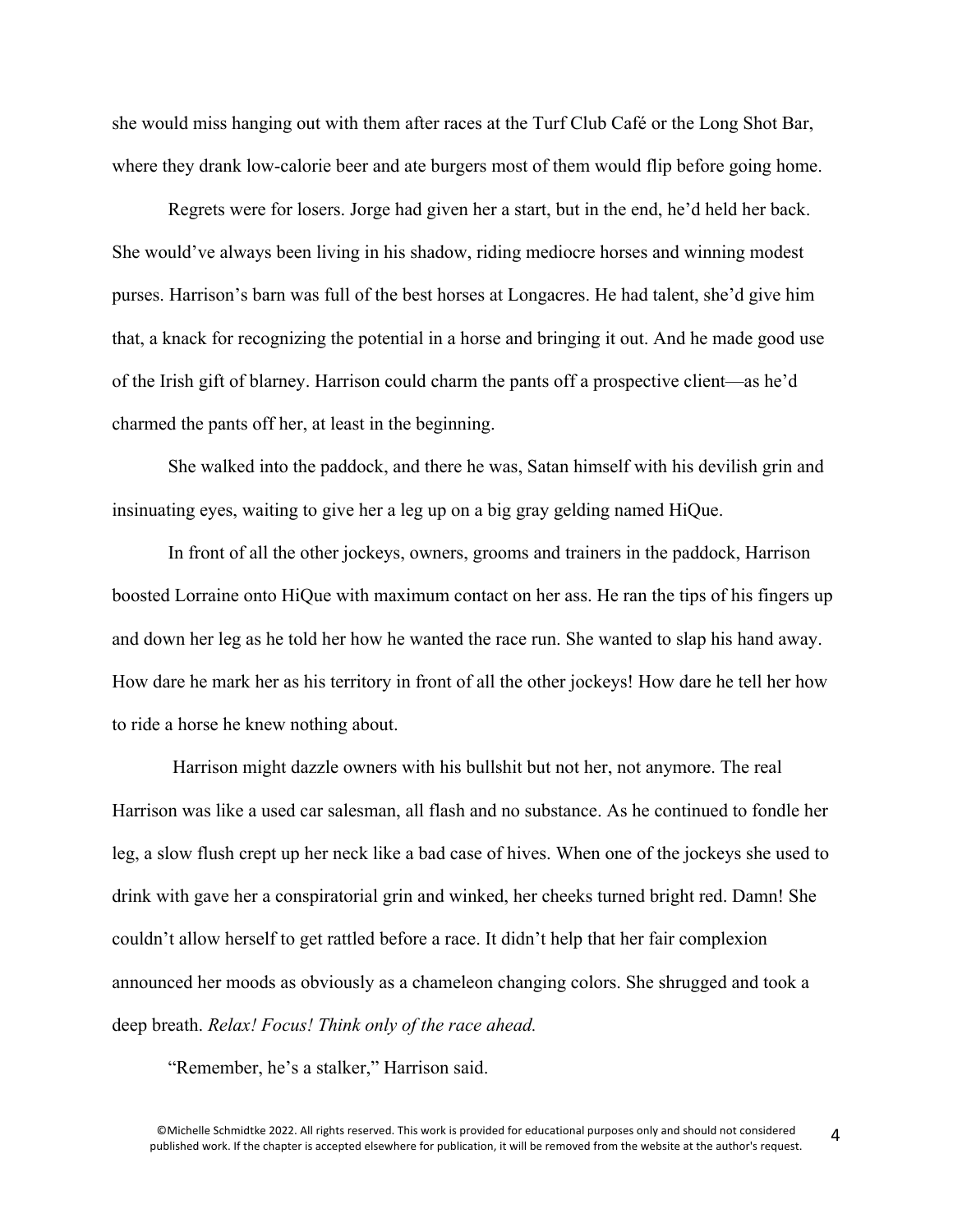"Yes, yes. I'm aware of that."

"So, keep him back until the final stretch, honey."

Lorraine glared at him. Harrison knew she disliked being called honey. She tried to keep the edge out of her voice when she said, "I know this horse. Let me ride him the way I want to."

"Sure, sure, honey. Just bring home the money." He gave her leg a final squeeze.

Lorraine did know all about the horse she was riding. She knew what Harrison hadn't bothered to find out because he paid scant attention to modest money earners. The big gray gelding didn't expend an ounce more energy than necessary during a race and seemed to intuit exactly when he needed to step on the gas to perhaps not win, but at least take home some cash. He was well-built and well-bred but homely, with a crooked blaze on a Roman nose that made his face look off-kilter. But he had kind eyes and was utterly predictable, a horse you could always trust to run the race the way he wanted to, no matter what his rider had to say about it. Lorraine hoped that HiQue would agree to floor it in that crucial moment on the homestretch when she asked him to go all out.

Lorraine aboard HiQue and all the other horses and jockeys filed out of the paddock into the bright sunshine of a lovely fall day. Canada geese and one lone swan floated on the infield pond, the Lombardy poplars lining the track were just beginning to turn gold and Mt. Rainier to the south had shed her cover of clouds, flaunting her gorgeous contours like a cancan dancer flaunts her petticoats. The crowd, full of beer and overpriced junk food, tooted cheap horns bought at the concession stands and shouted out at the jockeys as they passed. Fans packed the stands for this last big race of the meet.

In the post parade, HiQue cantered along calmly with no need of an escort, totally unfazed by the noise of the crowd or the antics of a few bad actors getting pushy with the pony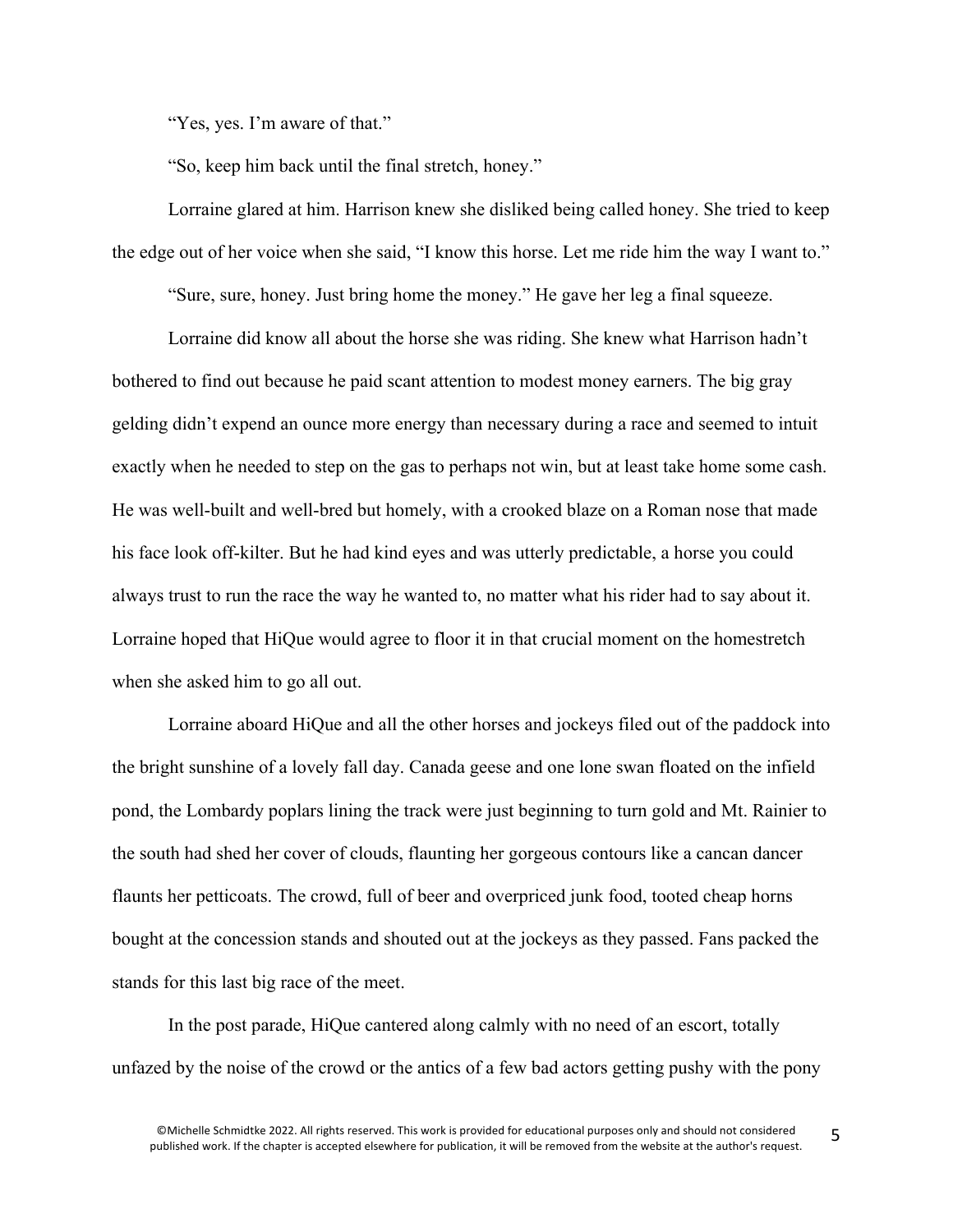riders. Lorraine wished he had a little more fire. Still, she appreciated a horse that made her job so easy. No one else had made it easy for her, not growing up, not at the track. She had to be tough, self-reliant and fearless. She'd taken enormous risks, pushing herself beyond pain and exhaustion. But the biggest gamble of all, dumping Jorge for Harrison, might prove to be the worst mistake of her life. She quickly dismissed that thought. Lorraine could not dwell on the sacrifices she'd made to get ahead. If she got a few lucky breaks, if she played things just right, if HiQue gave his all and she could just win this one race and clinch the title—maybe then, she would get the recognition she deserved. Maybe then, she would truly be one of them. It would be worth the price she'd paid.

Lorraine entered the gate.

It was a big field, fourteen in all, and she was in the unenviable twelfth post position. She crouched low over the thoroughbred's neck, letting a deep calm settle over her as she waited for the opening bell. From five stalls over, she could sense Jorge's eyes upon her. Despite her resolution to focus only on her horse, she glanced his way. He met her gaze and nodded, one slight tilt of his chin. Then, did she imagine it? The ghost of a smile. She turned away and slipped her goggles down over her eyes.

The bell clanged, the gates flew open and they were off.

All her troubles were left behind when the horses broke from the gate. Like a blast of cocaine, adrenaline lit her up as her mount accelerated with each stride, a jet taking off. This high was why she rode and nothing else mattered. Having a powerful animal gathered between her legs was better than the best sex, more intoxicating than any drug and as vital to her well-being as the blood that pulsed through her veins. Her body yielded to the exquisite sensation of being one with the animal beneath her, and her mind mapped out the race like a chess game.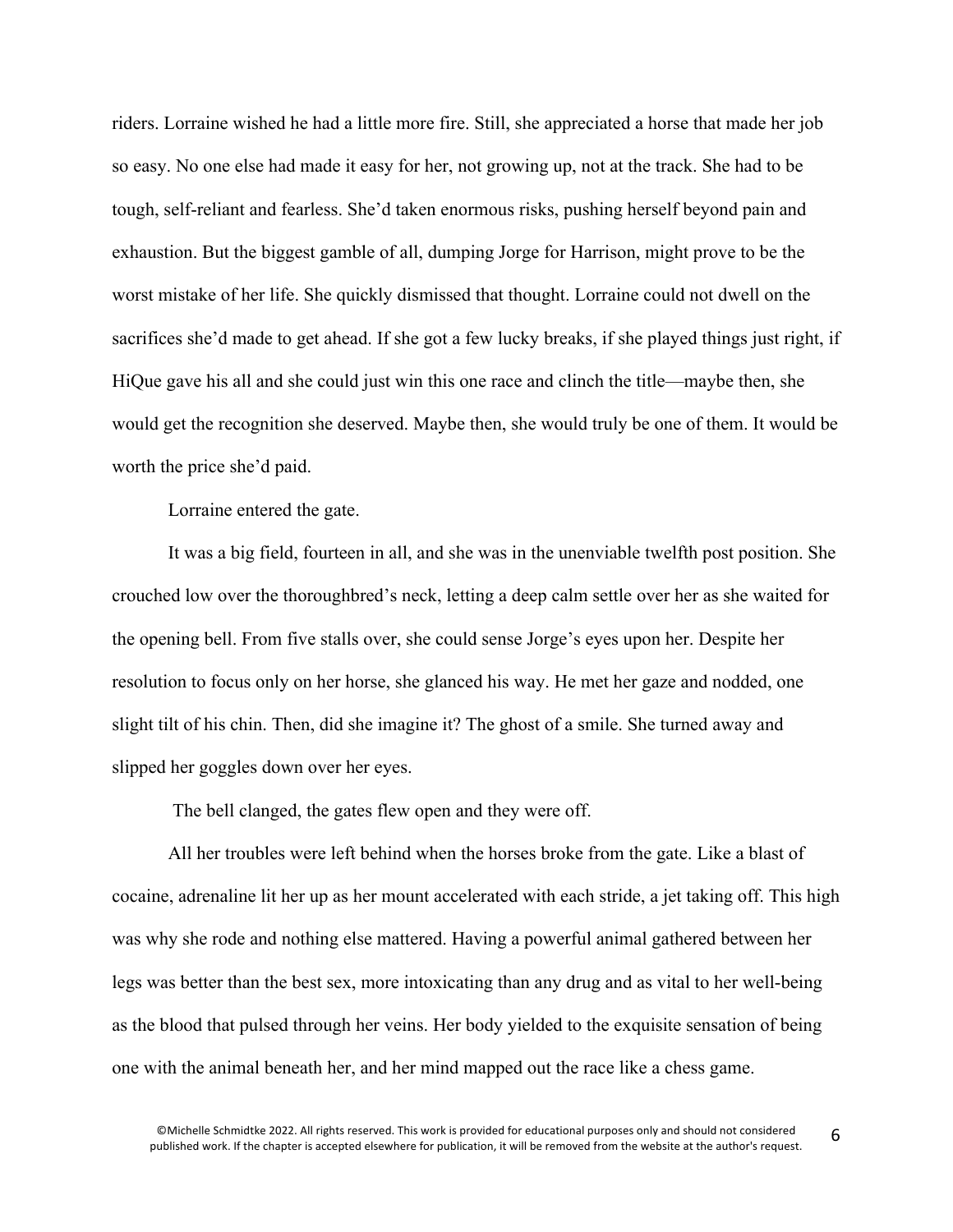Lorraine scanned the field ahead. Jorge on a front-running bay and five others held the lead at the rail. She would stalk the pace, keeping HiQue under wraps to conserve his energy until the final stretch. Not that she could do anything differently; that was HiQue's preferred running style, and it was futile to mess with it. He was running evenly without fighting her, his breath a steady *humph, humph, humph* with each long stride, and all she had to do was sit chilly.

Mud flew up and spattered her face and goggles, the going heavy. This Seattle track was seldom fast, a fact of life in the damp and rainy Northwest. She wiped the muck from her goggles and then edged closer to the rail, hoping this was the right move, and she wouldn't get boxed in at the home stretch. If she tried to force her way through, interfering with another rider, her jockey's license could be revoked. So much depended on luck, luck and *cojones*, as Jorge used to tell her.

At the backstretch, she trailed six horses with the rest of the pack straggling behind. After the home turn, she asked the big gelding to pour it on. HiQue stretched out, and she could feel the powerful push of his rear quarters and the forward thrust of his front legs as he fully extended. *Thank you, Jesus*, he put up no argument. He gobbled up the distance between her and the tightly bunched pack blocking the path to the finish. Mud flew in her face blinding her, and she exchanged her dirty goggles for her second set. Closer and closer, they came to the churning hindquarters of the lead runners battling for first place. She was upon them—and still, there was no way through. Too late to go around, she must force an opening. Putting the bat to the big gray's butt, she shouted, "Give me room!"

Jorge, to the inside of the lead horse and third over from the rail, glanced back in alarm. He edged his horse over, giving her just enough room to squeak through. She hurtled forward.

## *Victory was hers!*